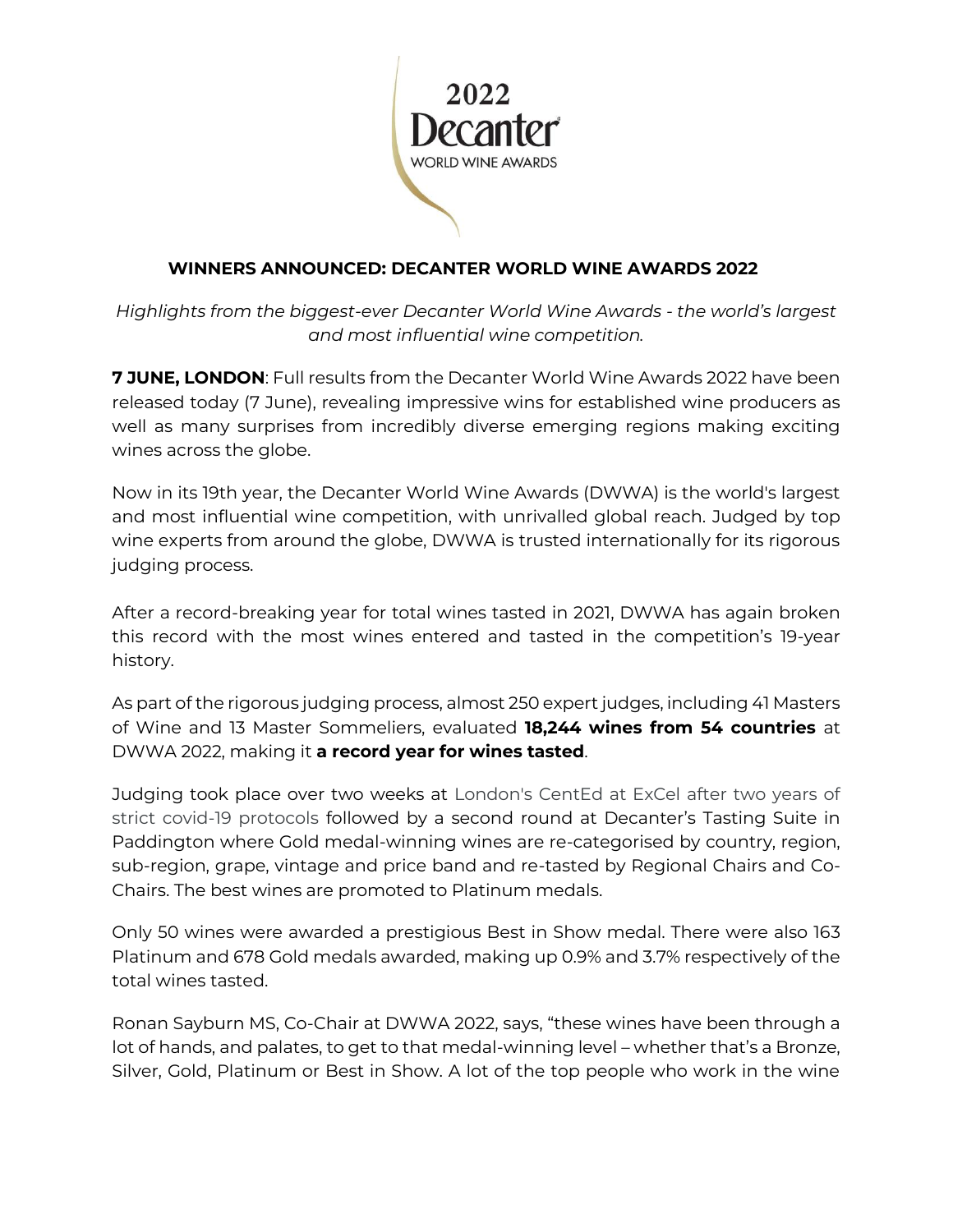

business taste these and really give them a thumbs up through many different levels. So, if it gets to the point that it's a Platinum, it really is the best of the best".

Michael Hill Smith MW, also a DWWA Co-Chair, added, "these are wines that have done really well in the most important wine competition in the world".

# **DWWA 2022: A year of surprises**

DWWA has a track record of highlighting some of the more surprising wine regions – both emerging and established - and 2022 proved no exception.

**Ukraine** had their best showing to date with 82% of wines entered winning medals (14 in total). Gold was awarded to **Beykush Winery Reserve Chardonnay 2019** who [took special measures having their bottles hand-delivered](https://www.decanter.com/decanter-world-wine-awards/ukraine-winerys-mission-to-deliver-bottles-to-dwwa-477464/) via Hungary.

DWWA 2022 included the first-ever entry from Andorra - which won Bronze **(Borda Sabate, Escol Riesling 2016)**. There was also success in Armenia, a Gold medal for **Noa, Noah of Areni 2019**; with five Golds awarded since 2019 it could well be a country to watch; and Serbia winning 20 Golds since 2019 - nine of these in 2022.

### **More highlights from DWWA 2022**

Noteworthy highlights include orange wines gaining popularity, there were six Gold winners from Croatia, Georgia, Italy and France – and a Platinum for **Dvorska Šoškić, Haiku, Plešivica, Continental, Croatia 2019** made with Riesling and Manzoni Bianco.

**The UK** had the highest-ever number of medals awarded, 151 this year. Including the first-ever Platinum winning wine from Essex - **Vagabond Winery, Chardonnay 2020**.

Famed Napa Valley reds from **the USA** in particular saw success with all four Platinum medals awarded to wines from Rutherford, Los Carneros and Oak Knoll District AVAs.

California's cool-climate regions also triumphed with Gold medals awarded to Edna Valley and Santa Maria Valley Pinot Noirs and Russian River Valley and Petaluma Gap Chardonnays. Nine Gold medals were awarded in total, including Amador County's first-ever Gold for **Ana Diogo-Draper, Touriga Nacional 2020** and a Value Gold (up to £14.99) for **Chronic Cellars, Sir Real Cabernet Sauvignon 2020 from Paso Robles.**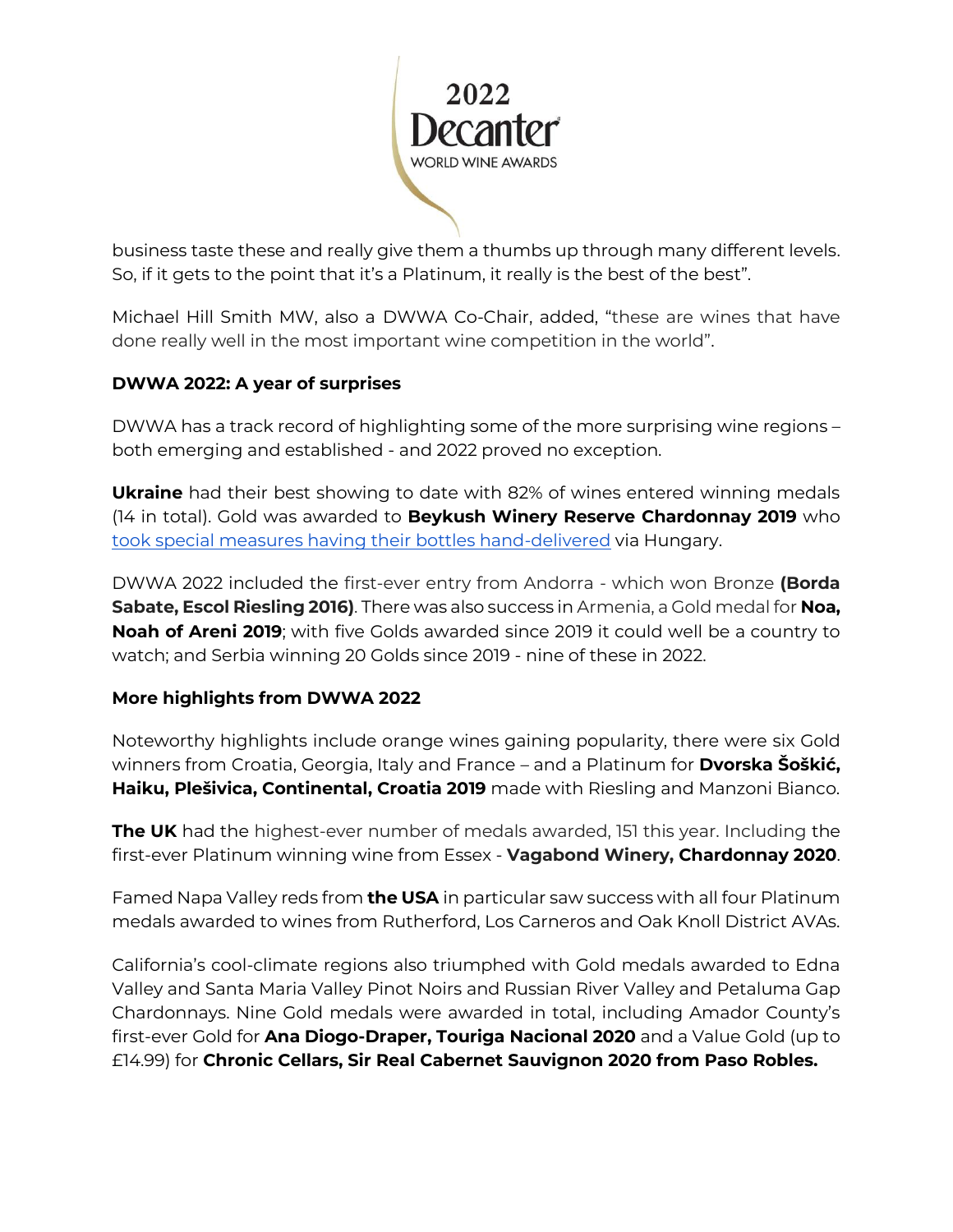

As part of the judging process there's an importance placed on price brackets which is unique to DWWA. In 2022 there were **10 Value Best in Show winners**, meaning less than £15 retail, more than any other year - wines from Spain, France, Chile, Italy, Argentina and Portugal; including Chilean Carignan, Bordeaux Cabernet Sauvignon and Cabernet Franc from Mendoza.

Co-Chair Sarah Jane Evans MW says: "We're all very price conscious at the moment so we are looking for value. A value wine rarely has the same kind of interior complexity that something that's going to be over £50 would have. However, what you can get is a terrifically delicious expression of fruit and you can still express the place that it comes from so we have a lot of focus on those."

**France** recorded wins across a variety of regions. Only 50 wines were awarded Best in Show, 10 of which were from France, showcasing the amazing quality and diversity of wines on offer, the country was also awarded 38 Platinum medals and 125 Gold.

Bordeaux was the best performing region across the whole competition, an amazing accolade for producers. It was awarded five Best in Show medals including two Value Best in Show for **Savas, Cuvée Eva, Bordeaux Blanc 2020**, which judges commented: "Bordeaux is rarely acclaimed as a source of great-value Sauvignon… but there is a class to the fruit which is rare at this level and which will provide much drinking pleasure for Sauvignon fans." The other awarded to **Château Bourdieu, N°1, Blaye Côtes de Bordeaux 2018** which for the second year running, Blaye stormed into the Best in Show selection, and on this occasion with a Value wine from the exciting 2018 vintage.

**Italy amassed an impressive haul of 3,102 medals**. Only 50 wines were awarded Best in Show, of these nine were to Italian producers making it the second most successful country in this category. There were also 24 Platinum and 114 Gold medals achieved.

**Tuscany** won four Best in Show medals, more than any other year in the competition's 19-year history.

There were hidden gems to be found too**:** Emilia Romana won 3 Platinum, its firstever year receiving this top accolade. Southern Italy's stars Sardinia & Sicily - both receiving Best in Show after a year without; The first-ever Best in Show for **Sardinia**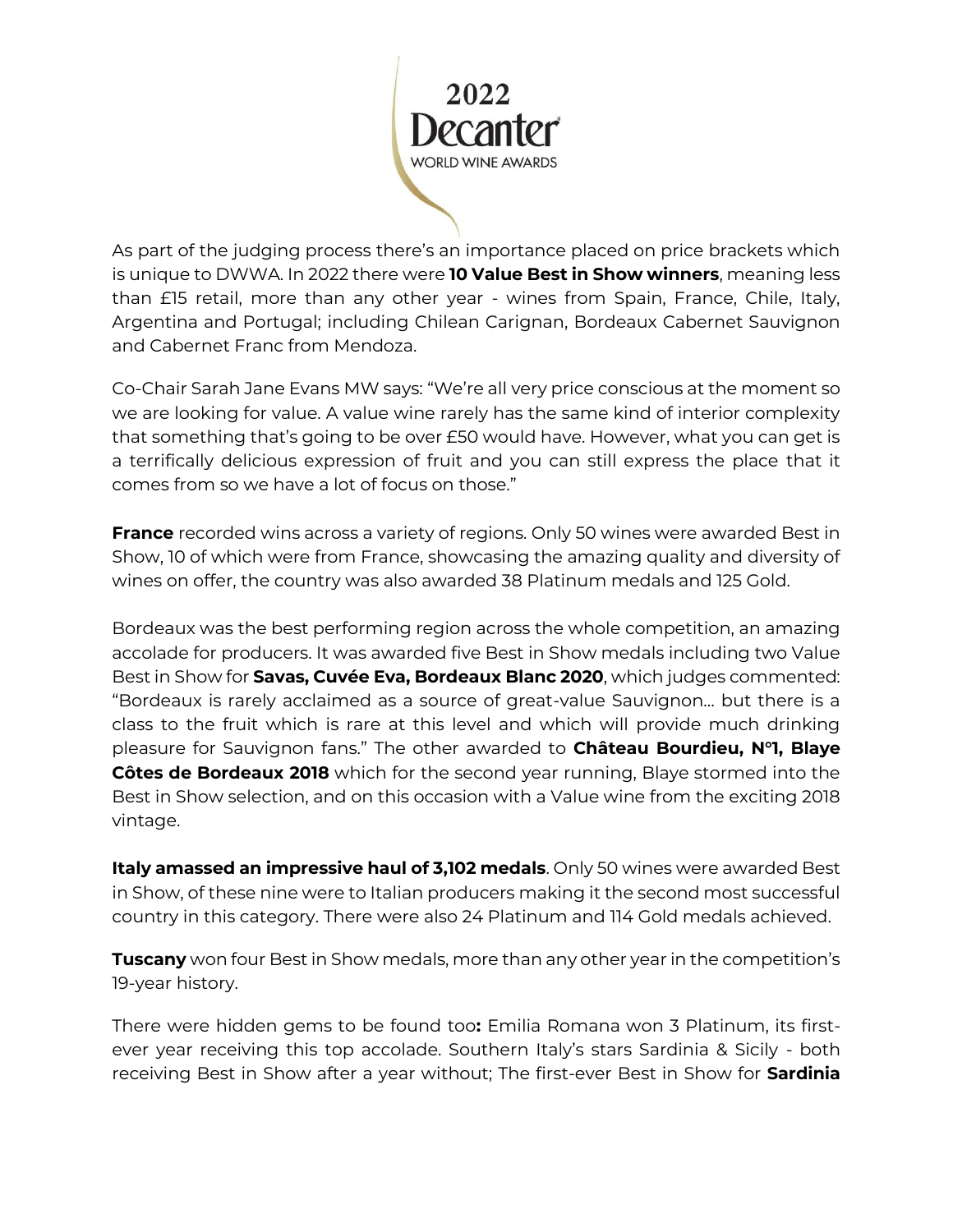

**for Chessa, Cagnulari, Isola dei Nuraghi 2020**; Fiano winning Sicily's Best in Show with **Mandrarossa, Fiano, Terre Siciliane 2021.**

**Spain** performed well in all categories and across a variety of regions and styles, but it was both its impressive 22 Platinum and 93 Gold medals that stood out in particular. The medals comprised a mix of red, rosé/rosado, white, fortified (including Sherry) and sparkling wines.

Notable Best in Show wines across Spain included the **Bodegas Mazas 2020** from Toro which won a Value Best in Show.

Two notable Gold medal wins were from Lanzarote producer El Grifo for **Lías Malvasía Volcánico 2019** - a first Gold medal for a non-fortified wine from the Spanish island.

**South America** recorded its best ever results with huge gains in medals, the region tripled its results from 2021 with six Best in Show medals, there were also large increases in Platinum and Gold medal winners.

**Argentina** won a total of 486 medals and had its best ever showing for top-scoring wines with four Best in Show and 13 Platinum medals awarded - all 97 points.

Reinforcing the exceptional value to be found in the country, three out of Argentina's four Best in Show wins were awarded to value wines (up to £14.99) from Mendoza including **Pacheco Pereda, Estirpe Organic Fairtrade Cabernet Franc, Agrelo, Luján de Cuyo 2021, Morrisons, The Best Gran Montaña Reserve Malbec, Uco Valley 2020** and **Finca Sophenia, Altosur Malbec, Gualtallary, Tupungato 2021**.

**Chile** saw outstanding results, achieving a total of 395 medals overall. Its two Best in Show medals represent the best results for the country in five years. These were awarded to **Viña Tarapacá's Gran Reserva Etiqueta Azul 2020 from Maipó Valley**  and a Value Best in Show (under £14.99) to **Bisquertt's Crazy Rows Carignan 2020 from Maule**.

**Australia** recorded an impressive 744 medals across all categories including a record haul of 60 Gold medals.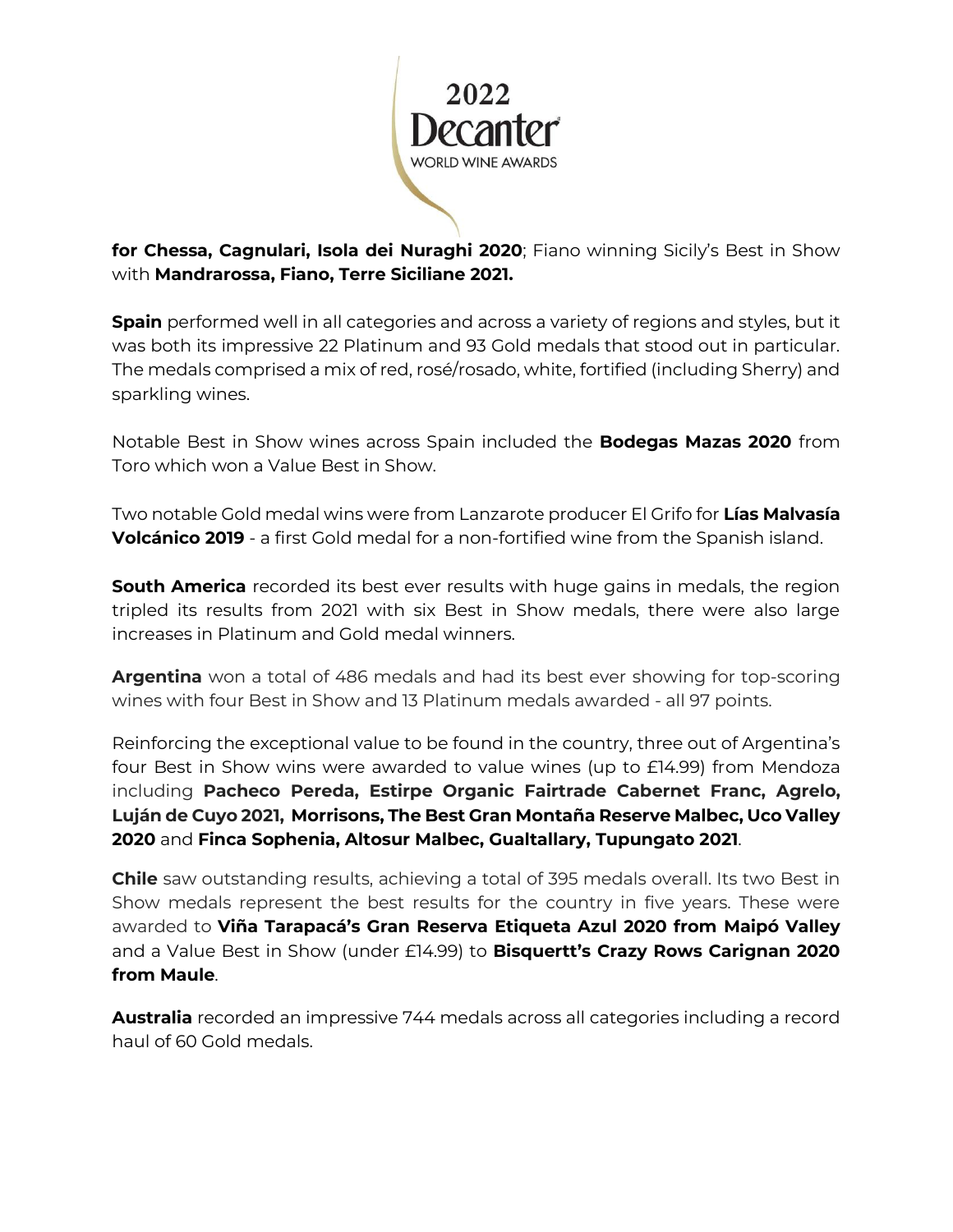

The competition's top accolade, Best in Show, was awarded to just 50 wines - Australia receiving an impressive six medals in this category, more than any of its New World counterparts.

**Japan**, with their great diversity in wine styles, won Platinum with the first-ever win from the country's south island Kyushu: **Sanwa Shurui, Ajimu Moroya Koshu 2021**; and a Gold for **Camel Farm Winery Blaufrankisch Private Reserve** from the north island of Hokkaido. In total, Japan won one Platinum and four Gold medals.

**China** had record-breaking results this year, winning 234 medals, with 17 gold and 64 silver.

Elsewhere, **Switzerland** and **Austria** saw standout results. In Switzerland; one Best in Show, five Platinum and seven Gold. Austria were awarded two Best in Show, three Platinum and 10 Gold – an incredible uplift from last year when they did not win any Best in Show or Platinum and only five Gold.

Visit awards.decanter.com for a full list of winners.

### **ENDS**

The Decanter World Wine Awards Co-Chairs and key spokespeople are available for interviews, please use the contact details below to arrange.

For more information contact: [Samantha@pantheracommunications.com](mailto:Samantha@pantheracommunications.com) [Thomas@pantheracommunications.com](mailto:Thomas@pantheracommunications.com)